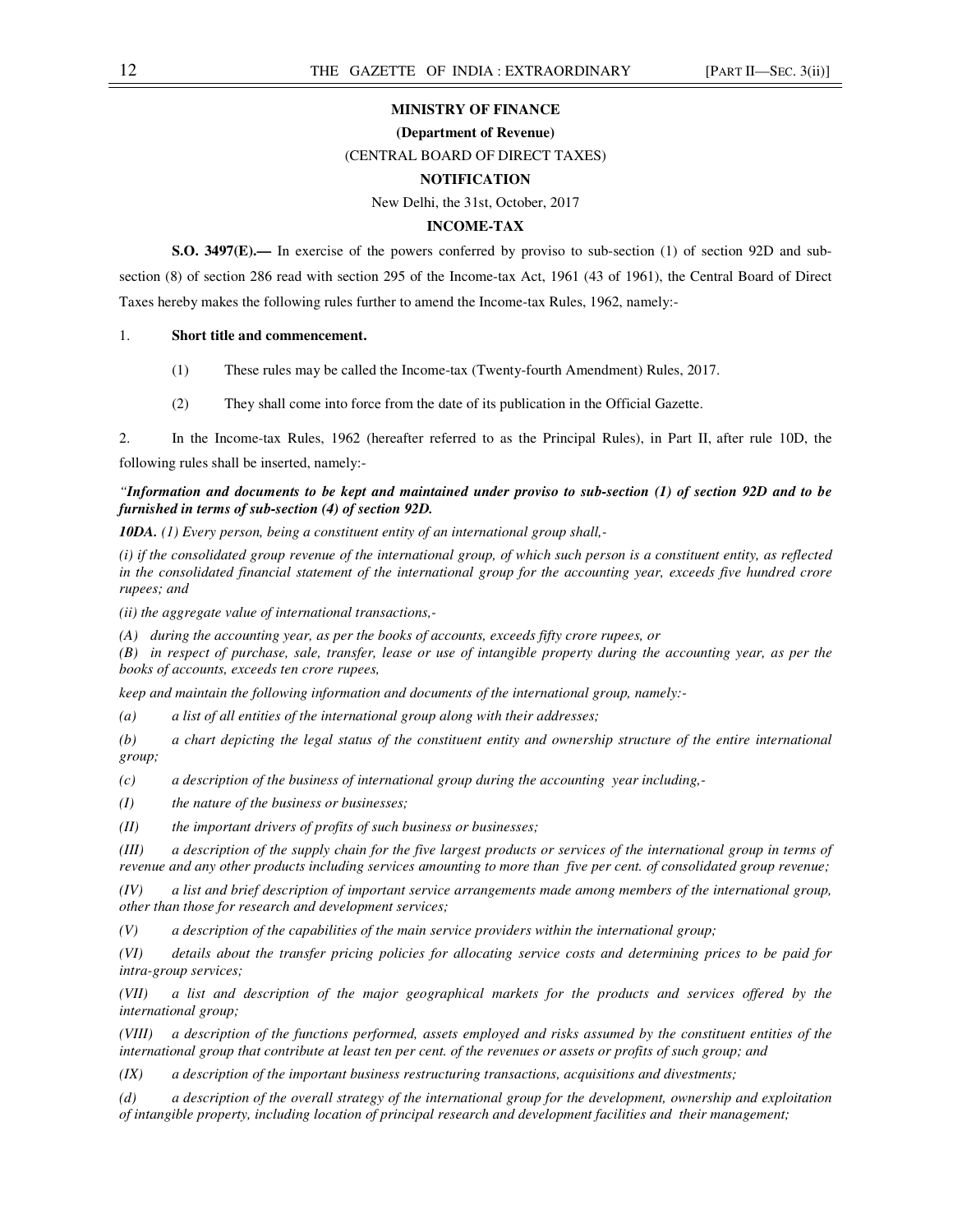*(e) a list of all entities of the international group engaged in development and management of intangible property along with their addresses;* 

*(f) a list of all the important intangible property or groups of intangible property owned by the international group along with the names and addresses of the group entities that legally own such intangible property;* 

*(g) a list and brief description of important agreements among members of the international group related to intangible property, including cost contribution arrangements, principal research service agreements and license agreements;* 

*(h) a detailed description of the transfer pricing policies of the international group related to research and development and intangible property;* 

*(i) a description of important transfers of interest in intangible property, if any, among entities of the international group, including the name and address of the selling and buying entities and the compensation paid for such transfers;* 

*(j) a detailed description of the financing arrangements of the international group, including the names and addresses of the top ten unrelated lenders;* 

*(k) a list of group entities that provide central financing functions, including their place of operation and of effective management;* 

*(l) a detailed description of the transfer pricing policies of the international group related to financing arrangements among group entities;* 

*(m) a copy of the annual consolidated financial statement of the international group; and* 

*(n) a list and brief description of the existing unilateral advance pricing agreements and other tax rulings in respect of the international group for allocation of income among countries.* 

*(2) The report of the information referred to in sub-rule (1) shall be in Form No. 3CEAA and it shall be furnished to the Director General of Income-tax (Risk Assessment) on or before the due date for furnishing the return of income as specified in sub-section (1) of section 139:* 

*Provided that the information in Form No. 3CEAA for the accounting year 2016-17 may be furnished at any time on or before the 31st day of March, 2018.* 

*(3) Information in,\_\_* 

*(i) Part A of Form No. 3CEAA shall be furnished by every person, being a constituent entity of an international group, whether or not the conditions as provided in sub-rule (1) are satisfied;* 

*(ii) Part B of Form No. 3CEAA shall be furnished by a person, being a constituent entity of an international group, in those cases where the conditions as provided in sub-rule (1) are satisfied.* 

*(4) Where there are more than one constituent entities resident in India of an international group, then the report referred to in sub-rule (2) or information referred to in clause (i) of sub-rule (3),as the case may be, may be furnished by that constituent entity which has been designated by the international group to furnish the said report or information, as the case may be, and the same has been intimated by the designated constituent entity to the Director General of Incometax (Risk Assessment) in Form 3CEAB.* 

*(5) The intimation referred to in sub-rule (4) shall be made at least thirty days before the due date of filing the report as specified under sub-rule (2).* 

*(6) The Principal Director General of Income-tax (Systems) or Director General of Income-tax (Systems), as the case may be, shall specify the procedure for electronic filing of Form No. 3CEAA and Form No. 3CEAB and shall also be responsible for evolving and implementing appropriate security, archival and retrieval policies in relation to the information furnished under this rule.* 

*(7) The information and documents specified in sub-rule (1) shall be kept and maintained for a period of eight years from the end of the relevant assessment year.* 

*(8) The rate of exchange for the calculation of the value in rupees of the consolidated group revenue in foreign currency shall be the telegraphic transfer buying rate of such currency on the last day of the accounting year.* 

*Explanation.- For the purposes of this rule,-* 

*(A) "telegraphic transfer buying rate" shall have the same meaning as assigned in the Explanation to rule 26;*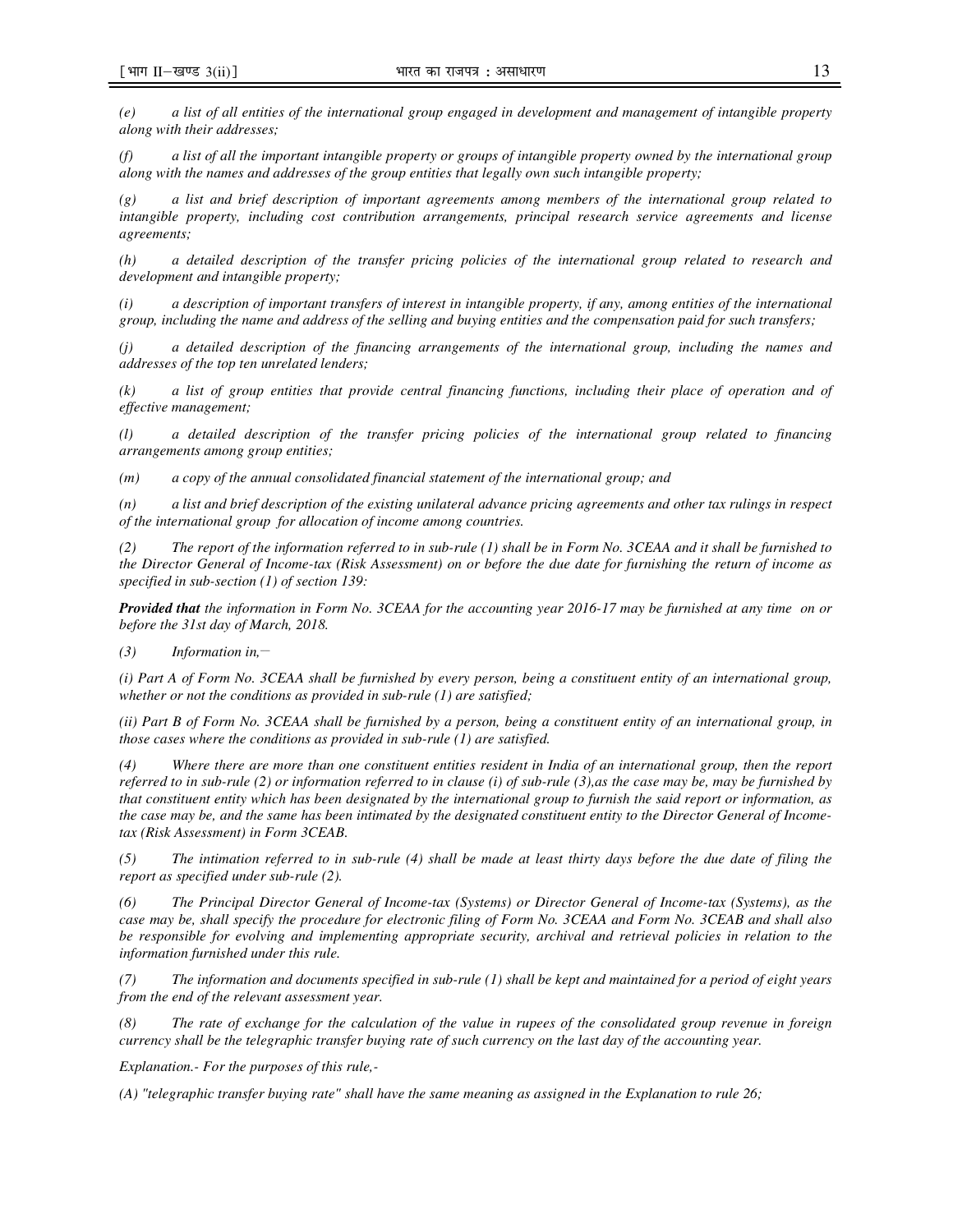*(B) the terms 'accounting year', 'consolidated financial statement' and 'international group' shall have the same meaning as assigned in sub-section (9) of section 286.* 

# *Furnishing of Report in respect of an International Group*

*10DB. (1) For the purposes of sub-section (1) of section 286, every constituent entity resident in India, shall, if its parent entity is not resident in India, intimate the Director General of Income-tax (Risk Assessment) in Form No. 3CEAC, the following, namely:-* 

*(a) whether it is the alternate reporting entity of the international group; or* 

*(b) the details of the parent entity or the alternate reporting entity, as the case may be, of the international group and the country or territory of which the said entities are residents.* 

*(2) Every intimation under sub-rule (1) shall be made at least two months prior to the due date for furnishing of report as specified under sub-section (2) of section 286.* 

*(3) Every parent entity or the alternate reporting entity, as the case may be, resident in India, shall, for every reporting accounting year, furnish the report referred to in sub-section (2) of section 286 to the Director General of Income-tax (Risk Assessment) in Form No. 3CEAD.* 

*(4) A constituent entity of an international group, resident in India, other than the entity referred to in sub-rule (3), shall furnish the report referred to in sub-rule (3) within the time specified therein if the provisions of sub-section (4) of section 286 are applicable in its case.* 

*(5) If there are more than one constituent entities resident in India of an international group, other than the entity referred to in sub-rule (3), then the report referred to in sub-rule (4) may be furnished by that entity which has been designated by the international group to furnish the said report and the same has been intimated to the Director General of Income-tax (Risk Assessment) in Form No. 3CEAE.* 

*(6) For the purposes of sub-section (7) of section 286, the total consolidated group revenue of the international group shall be five thousand five hundred crore rupees.* 

*(7) Where the total consolidated group revenue of the international group, as reflected in the consolidated financial statement, is in foreign currency, the rate of exchange for the calculation of the value in rupees of such total consolidated group revenue shall be the telegraphic transfer buying rate of such currency on the last day of the accounting year preceding the accounting year.* 

*(8) The Principal Director General of Income-tax (Systems) or Director General of Income-tax (Systems), as the case may be, shall specify the procedure for electronic filing of Form No. 3CEAC, Form No. 3CEAD and Form No. 3CEAE and shall also be responsible for evolving and implementing appropriate security, archival and retrieval policies in relation to the information furnished under this rule.* 

*Explanation.- For the purposes of this rule,-* 

*(A) "telegraphic transfer buying rate" shall have the same meaning as assigned in the Explanation to rule 26;* 

*(B) the terms 'accounting year', 'alternate reporting entity', 'consolidated financial statement', 'international group' and 'reporting accounting year' shall have the same meaning as assigned in sub-section (9) of section 286."* 

3. In the Principal Rules, in Appendix II, after Form No. 3CEA, the following forms shall be inserted, namely:-

### *"FORM NO. 3CEAA*

*[See rule 10DA]* 

# *MASTER FILE*

### *Report to be furnished under sub-section (4) of section 92D of the Income-tax Act, 1961*

#### *PART – A*

- *1. Name of the assessee*
- *2. Address of the assessee*
- *3. Permanent account number of the assessee*
- *4. Name of the international group of which the assessee is a constituent entity*
- *5. Address of the international group of which the assessee is a constituent entity*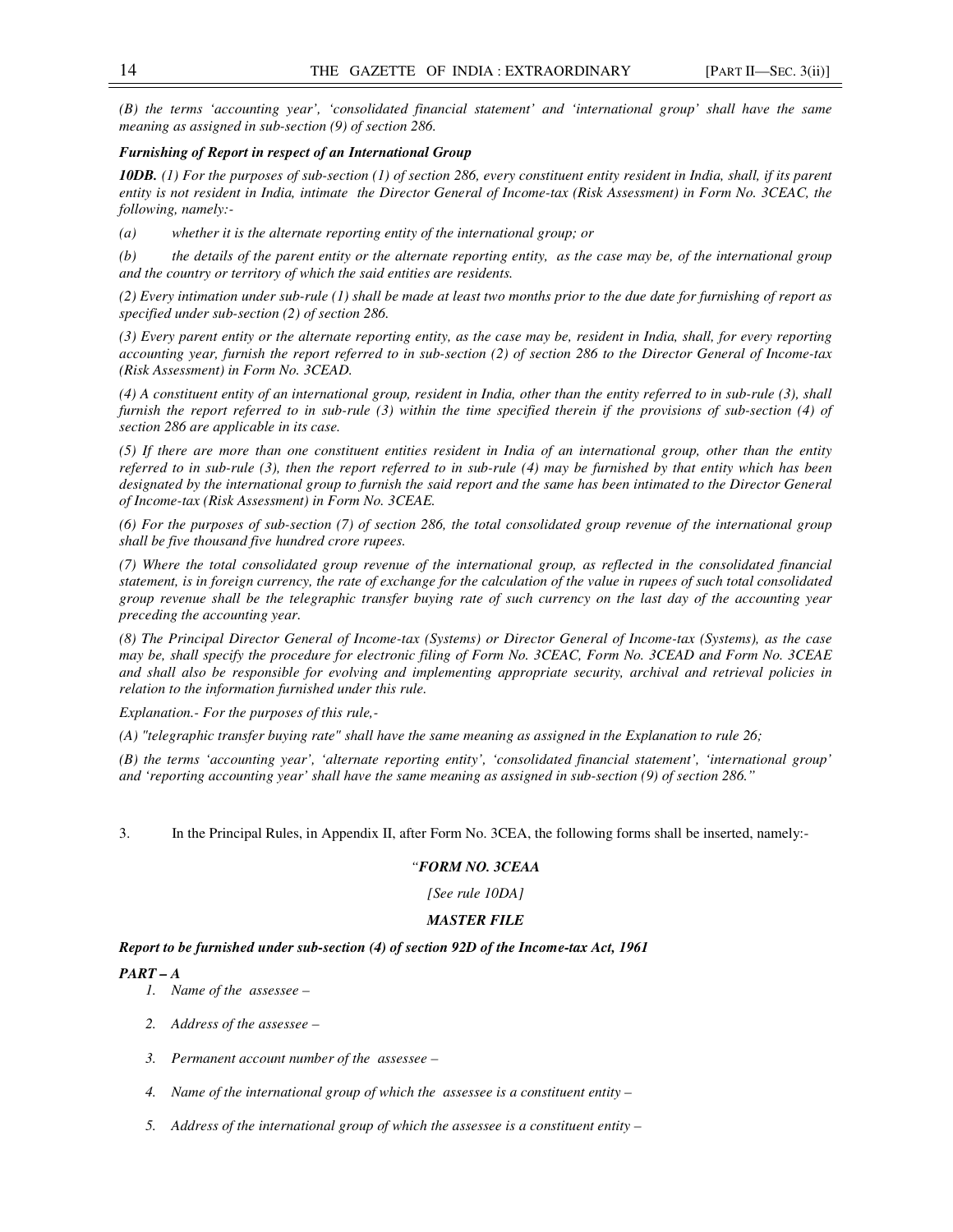- *6. Accounting Year for which the report is being submitted*
- *7. Number of constituent entities of the international group operating in India*
- *8. Name, permanent account number and address of all the constituent entities included in item No. 7-*

| Serial Number | group | Name of the constituent Permanent account number Address of the constituent<br>entities of the international $\vert$ of the constituent entities of $\vert$ entities of the international<br>the international group | group |
|---------------|-------|----------------------------------------------------------------------------------------------------------------------------------------------------------------------------------------------------------------------|-------|
|               |       |                                                                                                                                                                                                                      |       |

## *PART – B*

*1. List of all entities of the international group along with their addresses –* 

| Serial Number | Name | <b>Address</b> |
|---------------|------|----------------|
|               |      |                |

- *2. Chart depicting the legal status of the constituent entity and ownership structure of the entire international group–*
- *3. Written description of the business of the international group during the accounting year in accordance with clause (c) of sub-rule (1) of rule 10DA containing the following, namely:-* 
	- *(i) the nature of the business or businesses;*
	- *(ii) the important drivers of profits of such business or businesses;*

*(iii) a description of the supply chain for the five largest products or services of the international group in terms of revenue and any other products including services amounting to more than five per cent. of the consolidated group revenue;* 

*(iv) a list and brief description of important service arrangements made among members of the international group, other than those for research and development services;* 

*(v) a description of the capabilities of the main service providers within the international group;* 

*(vi) the transfer pricing policies for allocating service costs and determining prices to be paid for intra-group services;* 

*(vii) a list and description of the major geographical markets for the products and services offered by the international group;* 

*(viii) the functions, assets and risks analysis of the constituent entities of the international group that contribute at least ten per cent. of the revenues or assets or profits of such group; and* 

*(ix) a description of the important business restructuring transactions, acquisitions and divestments.* 

- *4. Description of the overall strategy of the international group for the development, ownership and exploitation of intangible property, including location of principal research and development facilities and their management –*
- *5. List of all entities of the international group engaged in development of intangible property and in management of intangible property along with their addresses –*

| <b>Serial Number</b> | Name of the entity of the international | Address of                 | <i>the</i> | entity | 0t | the |
|----------------------|-----------------------------------------|----------------------------|------------|--------|----|-----|
|                      | group                                   | <i>international</i> group |            |        |    |     |
|                      |                                         |                            |            |        |    |     |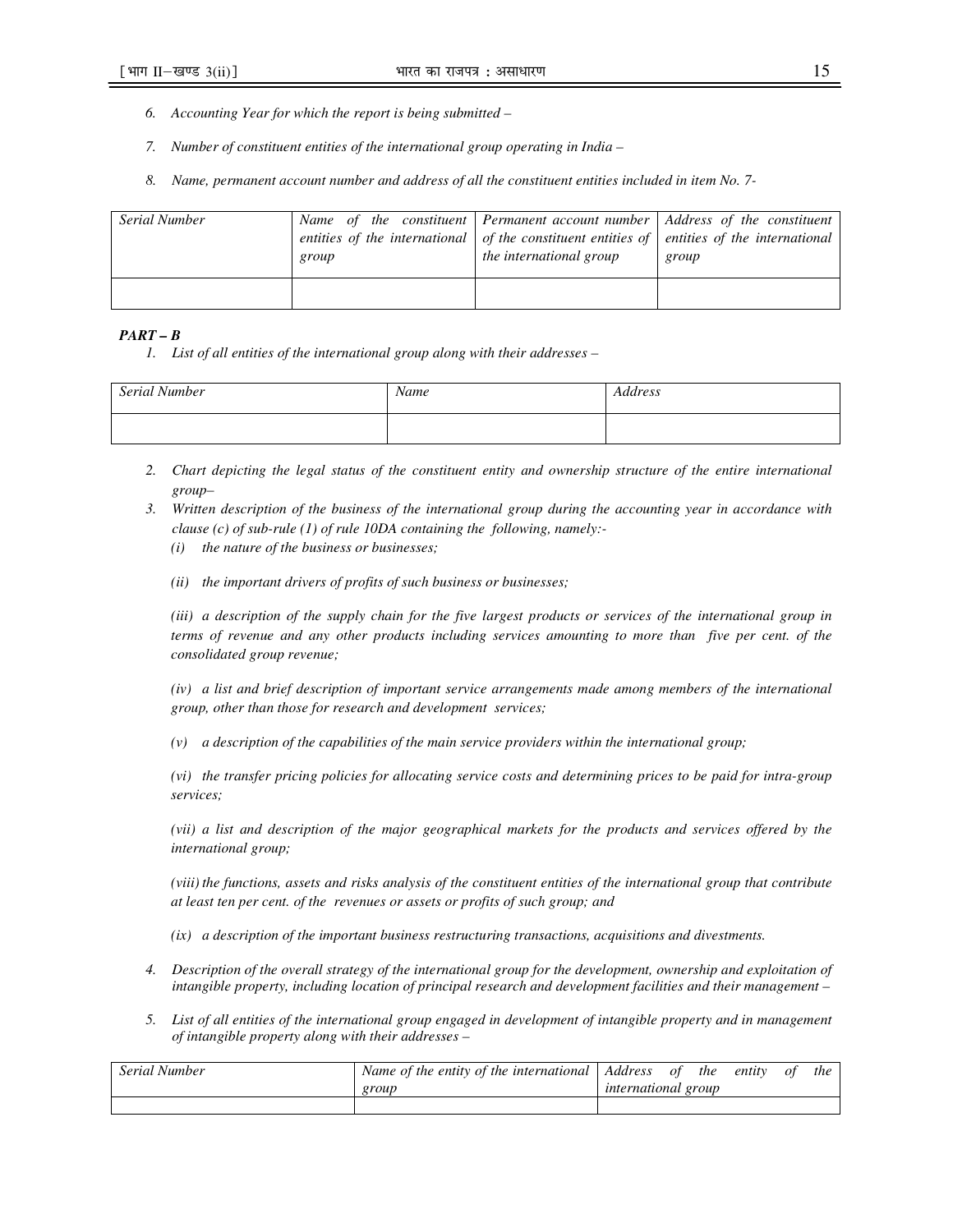*6. List of all the important intangible property or groups of intangible property owned by the international group along with the names and addresses of the group entities that legally own such intangible property –* 

| <b>Serial Number</b> | of intangible property | Intangible property /group   Name of the entity who   Address of the entity<br>legally owns the intangible<br>property/group<br>οt<br><i>intangible property</i> |  |
|----------------------|------------------------|------------------------------------------------------------------------------------------------------------------------------------------------------------------|--|
|                      |                        |                                                                                                                                                                  |  |

*7. List and brief description of important agreements among members of the international group related to intangible property, including cost contribution arrangements, principal research service agreements and license agreements –* 

*8. Description of the transfer pricing policies of the international group related to research and development and intangible property –* 

*9. Description of important transfers of interest in intangible property, if any, among entities of the international group, including the names and addresses of the selling and buying entities and the compensation paid for such transfers –* 

*10. Detailed description of the financing arrangements of the international group, including the names and addresses of the top ten unrelated lenders –* 

*11. List of group entities that provide central financing functions, including their addresses of operation and of effective management –* 

*12. Detailed description of the transfer pricing policies of the international group related to financing arrangements among group entities –* 

*13. A copy of the annual consolidated financial statement of the international group –* 

*14. A list and brief description of the existing unilateral advance pricing agreements and other tax rulings in respect of the international group for allocation of income among countries –* 

*I ……………………………………………… son/daughter/wife\* of Shri ……………………………… hereby declare that I am furnishing the information in my capacity as …………………………… (designation) of ………………………………(name of the assessee) and I am competent to furnish the said information and verify it.* 

*Place: ………… ……………………* 

*Signature\*\**

*Date: …………… ……………………* 

*Address of the declarant* 

*…………………………… PAN of the declarant* 

*Note 1: \*Strike off whichever is not applicable.* 

*\*\*This form has to be signed by the person competent to verify the return of income under section 140.*

# *FORM NO. 3CEAB*

# *[See rule 10DA]*

# *Intimation by a designated constituent entity, resident in India, of an international group, for the purposes of sub-section (4) of section 92D of the Income-tax Act, 1961*

*1. Name of the designated constituent entity –* 

*2. Address of the designated constituent entity –* 

*3. Permanent account number of the designated constituent entity –* 

*4. Name of the international group –* 

*5. Name of the parent entity of the international group –* 

*6. Address of the parent entity of the international group –*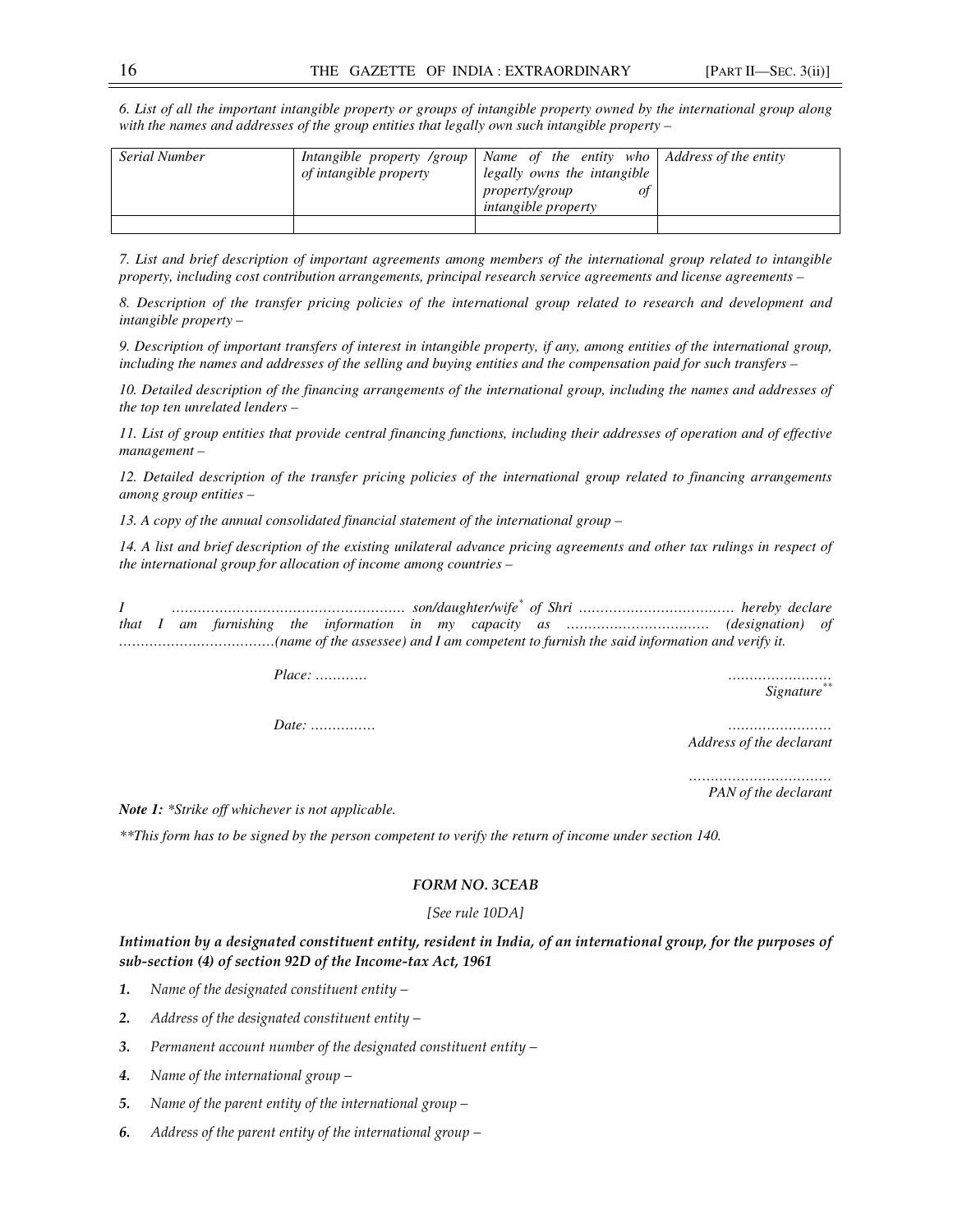*7. The country of residence of the parent entity –* 

*8. Accounting Year for which the report is being submitted –* 

*I, ………………………………………………, son/daughter/wife\* of Shri ……………………………… hereby declare that I am furnishing the information in my capacity as …………………………… (designation) of ……………………………… (name of the assessee) and I am competent to furnish the said information and verify it.* 

*Place: …………… …………………* 

*Date: …………….. …………………..* 

*Signature\*\**

*Address of the declarant* 

*…………………………… PAN of the declarant* 

*Note: \*Strike off whichever is not applicable.* 

*\*\*This form has to be signed by the person competent to verify the return of income under section 140.*

# *FORM NO. 3CEAC*

### *[See rule 10DB]*

# *Intimation by a constituent entity, resident in India, of an international group, the parent entity of which is not resident in India, for the purposes of sub-section (1) of section 286 of the Income-tax Act, 1961*

- *1. Name of the constituent entity*
- *2. Address of the constituent entity*
- *3. Permanent account number of the constituent entity*
- *4. Name of the international group*
- *5. Name of the parent entity of the international group*
- *6. Address of the parent entity of the international group*
- *7. The country of residence of the parent entity*
- *8. Whether the international group has designated an alternate reporting entity in place of the parent entity to furnish the report referred to in sub-section (2) of section 286 - Yes/No*
- *9. If yes, name and address of the alternate reporting entity of the international group* 
	- *(i) Name of alternate reporting entity*
	- *(ii) Address*
- *10. The country of residence of the alternate reporting entity*
- *11. Reportable Accounting Year*

| (name of the assessee) and I am competent to furnish the said information and verify it. |
|------------------------------------------------------------------------------------------|

*Place: …………… …………………* 

*Date: …………… ……………………* 

*Signature\*\**

*Address of the declarant* 

*……………………………* 

*PAN of the declarant* 

*Note: \*Strike off whichever is not applicable.* 

*\*\*This form has to be signed by the person competent to verify the return of income under section 140.*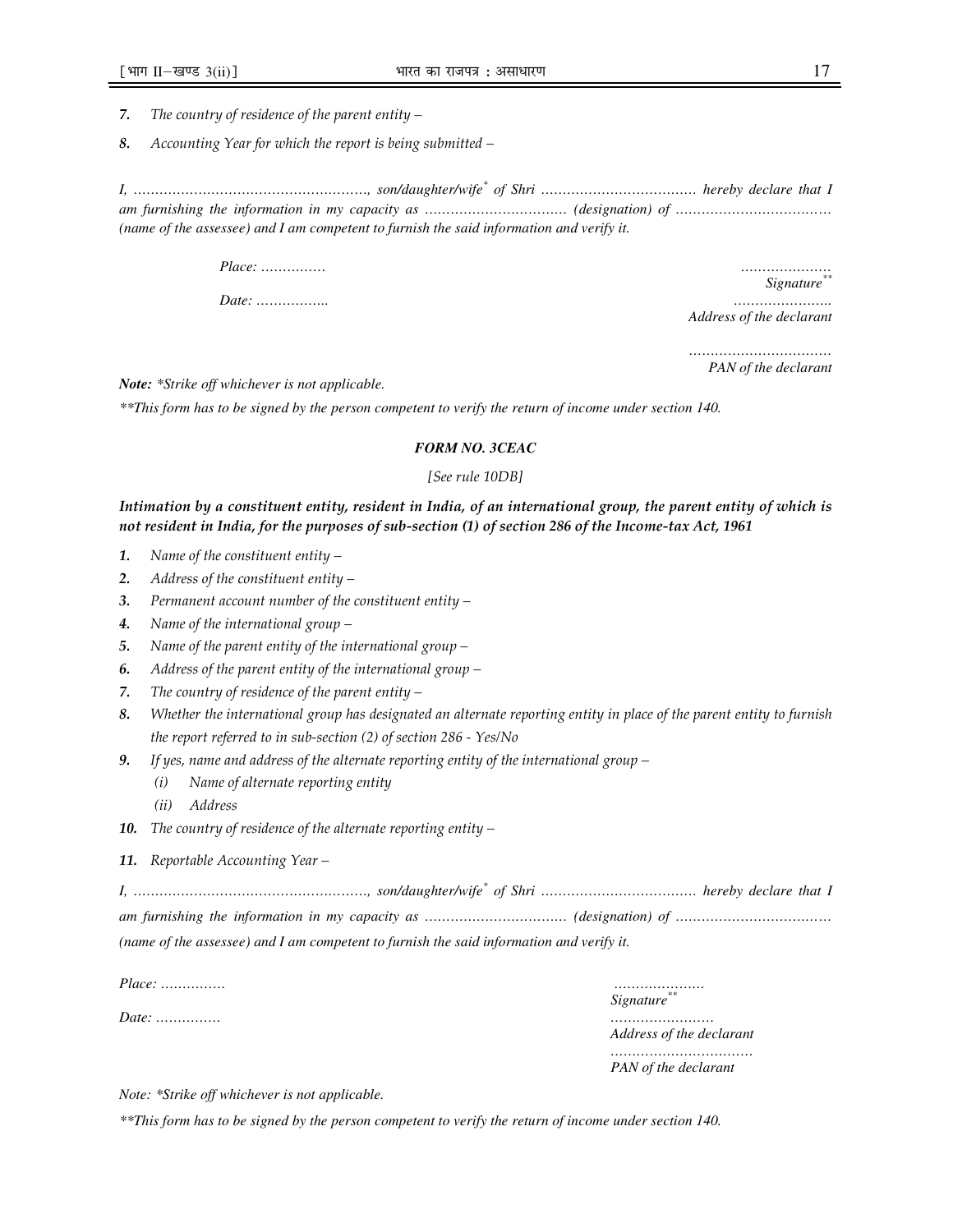# *FORM NO. 3CEAD*

*[See rule 10DB]* 

# *COUNTRY-BY-COUNTRY REPORT*

*Report by a parent entity or an alternate reporting entity or any other constituent entity, resident in India, for the purposes of sub-section (2) or sub-section (4) of section 286 of the Income-tax Act, 1961* 

| Name of the reporting entity                                                    |  |
|---------------------------------------------------------------------------------|--|
| <b>PAN</b> of the reporting entity                                              |  |
| Address of the reporting entity                                                 |  |
| Whether the reporting entity is the parent entity of<br>the international group |  |
|                                                                                 |  |

# *PART A: OVERVIEW OF ALLOCATION OF INCOME, TAXES AND BUSINESS ACTIVITIES BY TAX JURISDICTION*

| Name of the Multinational Enterprise group:<br>Reportable accounting year:<br>Currency used: |                    |                                     |       |                                                    |                                                                |                                                                             |                          |                                       |                               |                                                                         |  |
|----------------------------------------------------------------------------------------------|--------------------|-------------------------------------|-------|----------------------------------------------------|----------------------------------------------------------------|-----------------------------------------------------------------------------|--------------------------|---------------------------------------|-------------------------------|-------------------------------------------------------------------------|--|
| <b>Tax</b><br><b>Jurisdiction</b>                                                            | Unrelated<br>Party | <b>Revenues</b><br>Related<br>Party | Total | Profit(Loss)<br><b>before</b><br><b>Income Tax</b> | <b>Income</b><br>Tax<br>Paid<br>(0n)<br>Cash<br><b>Basis</b> ) | <b>Income Tax</b><br>$Accrued -$<br>Reportable<br><b>Accounting</b><br>Year | <b>Stated</b><br>Capital | <b>Accumulated</b><br><b>Earnings</b> | Number of<br><b>Employees</b> | <b>Tangible</b><br>Assets other<br>than Cash<br>and Cash<br>Equivalents |  |
|                                                                                              |                    |                                     |       |                                                    |                                                                |                                                                             |                          |                                       |                               |                                                                         |  |
|                                                                                              |                    |                                     |       |                                                    |                                                                |                                                                             |                          |                                       |                               |                                                                         |  |
|                                                                                              |                    |                                     |       |                                                    |                                                                |                                                                             |                          |                                       |                               |                                                                         |  |
|                                                                                              |                    |                                     |       |                                                    |                                                                |                                                                             |                          |                                       |                               |                                                                         |  |
|                                                                                              |                    |                                     |       |                                                    |                                                                |                                                                             |                          |                                       |                               |                                                                         |  |
|                                                                                              |                    |                                     |       |                                                    |                                                                |                                                                             |                          |                                       |                               |                                                                         |  |
|                                                                                              |                    |                                     |       |                                                    |                                                                |                                                                             |                          |                                       |                               |                                                                         |  |
|                                                                                              |                    |                                     |       |                                                    |                                                                |                                                                             |                          |                                       |                               |                                                                         |  |
|                                                                                              |                    |                                     |       |                                                    |                                                                |                                                                             |                          |                                       |                               |                                                                         |  |
|                                                                                              |                    |                                     |       |                                                    |                                                                |                                                                             |                          |                                       |                               |                                                                         |  |
|                                                                                              |                    |                                     |       |                                                    |                                                                |                                                                             |                          |                                       |                               |                                                                         |  |
|                                                                                              |                    |                                     |       |                                                    |                                                                |                                                                             |                          |                                       |                               |                                                                         |  |

# *PART B: LIST OF ALL THE CONSTITUENT ENTITIES OF THE MULTINATIONAL ENTERPRISES GROUP INCLUDED IN EACH AGGREGATION PER TAX JURISDICTION*

|                            | Name of the Multinational Enterprise group:<br>Fiscal year concerned:    |                                                                                                                    |                                |                                                                  |                                 |                                       |                                               |                                                                 |                                                                         |                              |                                    |           |                                                            |         |              |
|----------------------------|--------------------------------------------------------------------------|--------------------------------------------------------------------------------------------------------------------|--------------------------------|------------------------------------------------------------------|---------------------------------|---------------------------------------|-----------------------------------------------|-----------------------------------------------------------------|-------------------------------------------------------------------------|------------------------------|------------------------------------|-----------|------------------------------------------------------------|---------|--------------|
|                            |                                                                          | Tax<br>Jurisdiction of                                                                                             |                                |                                                                  |                                 |                                       |                                               |                                                                 | Main Business Activity (ies)                                            |                              |                                    |           |                                                            |         |              |
| Tax<br><b>Jurisdiction</b> | Constituent<br>entities<br>Resident in the<br>Tax<br><b>Jurisdiction</b> | <b>Organisation</b><br>0 <sup>r</sup><br>Incorporation<br>if Different<br>from Tax<br>Jurisdiction of<br>Residence | Research<br>and<br>Development | <b>Holding</b> or<br><b>Managing</b><br>Intellectual<br>Property | Purchasing<br>0ľ<br>Procurement | <b>Manufacturing</b><br>or Production | Sales,<br>Marketing or<br><b>Distribution</b> | Administrative,<br>Management<br>and Support<br><b>Services</b> | Provision<br>of<br><b>Services</b><br>to<br><b>Unrelated</b><br>Parties | Internal<br>Group<br>Finance | Regulated<br>Financial<br>Services | Insurance | Holding<br><b>Shares</b> or<br>other Equity<br>instruments | Dormant | <b>Other</b> |
|                            | 1.                                                                       |                                                                                                                    |                                |                                                                  |                                 |                                       |                                               |                                                                 |                                                                         |                              |                                    |           |                                                            |         |              |
|                            | А.                                                                       |                                                                                                                    |                                |                                                                  |                                 |                                       |                                               |                                                                 |                                                                         |                              |                                    |           |                                                            |         |              |
|                            |                                                                          |                                                                                                                    |                                |                                                                  |                                 |                                       |                                               |                                                                 |                                                                         |                              |                                    |           |                                                            |         |              |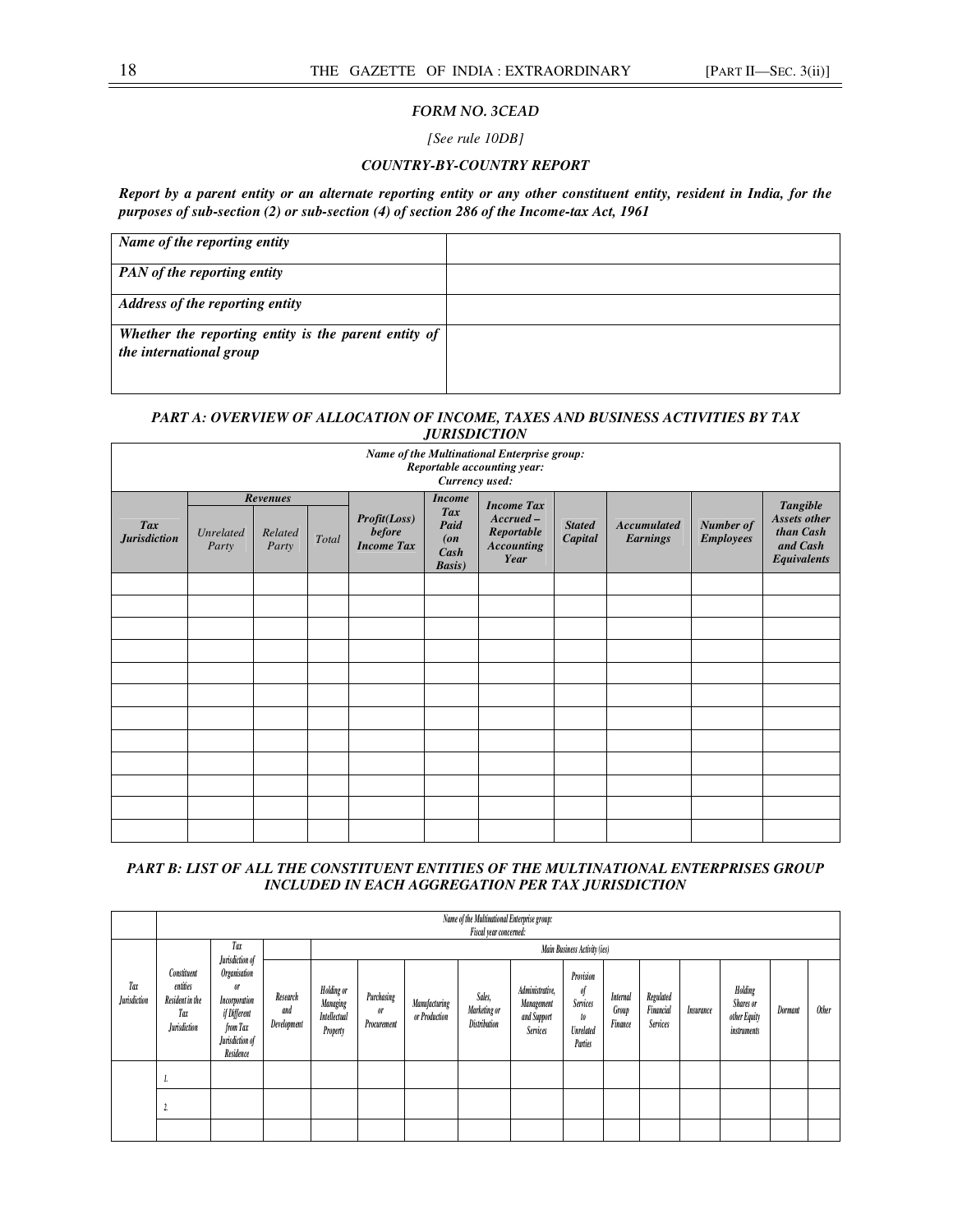# *PART C: ADDITIONAL INFORMATION*

| <b>Name of the Multinational Enterprises group:</b> |  |
|-----------------------------------------------------|--|
| <i>Reportable accounting year :</i>                 |  |

*Please include any further brief information or explanation that is considered necessary or that would facilitate the understanding of the compulsory information provided in Part A and Part B. (e.g. Source of Data)* 

*I ………………………………… son/daughter/wife\* of Shri ……………………………… hereby declare that I am furnishing the information in my capacity as …………………………… (designation) of ………………………………(name of the assessee) and I am competent to furnish the said information and verify it.* 

> *Place: ………… …………………… Date: …………… ……………………*

*Signature\*\**

*Address of the declarant* 

*……………………………* 

*PAN of the declarant* 

*Note 1: \*Strike off whichever is not applicable* 

*\*\*This form has to be signed by the person competent to verify the return of income under section 140.*

## **Note 2: Specific instructions**

# **Part A**

1. In the column titled "Tax Jurisdiction", the Reporting multi-national enterprise (MNE) should list all of the tax jurisdictions in which Constituent Entities of the MNE group are resident for tax purposes. A tax jurisdiction is defined as a State as well as a non-State jurisdiction which has fiscal autonomy. A separate line should be included for all Constituent Entities in the MNE group deemed by the Reporting MNE not to be resident in any tax jurisdiction for tax purposes. Where a Constituent Entity is resident in more than one tax jurisdiction, the applicable tax treaty tie breaker should be applied to determine the tax jurisdiction of residence. Where no applicable tax treaty exists, the Constituent Entity should be reported in the tax jurisdiction of the Constituent Entity's place of effective management.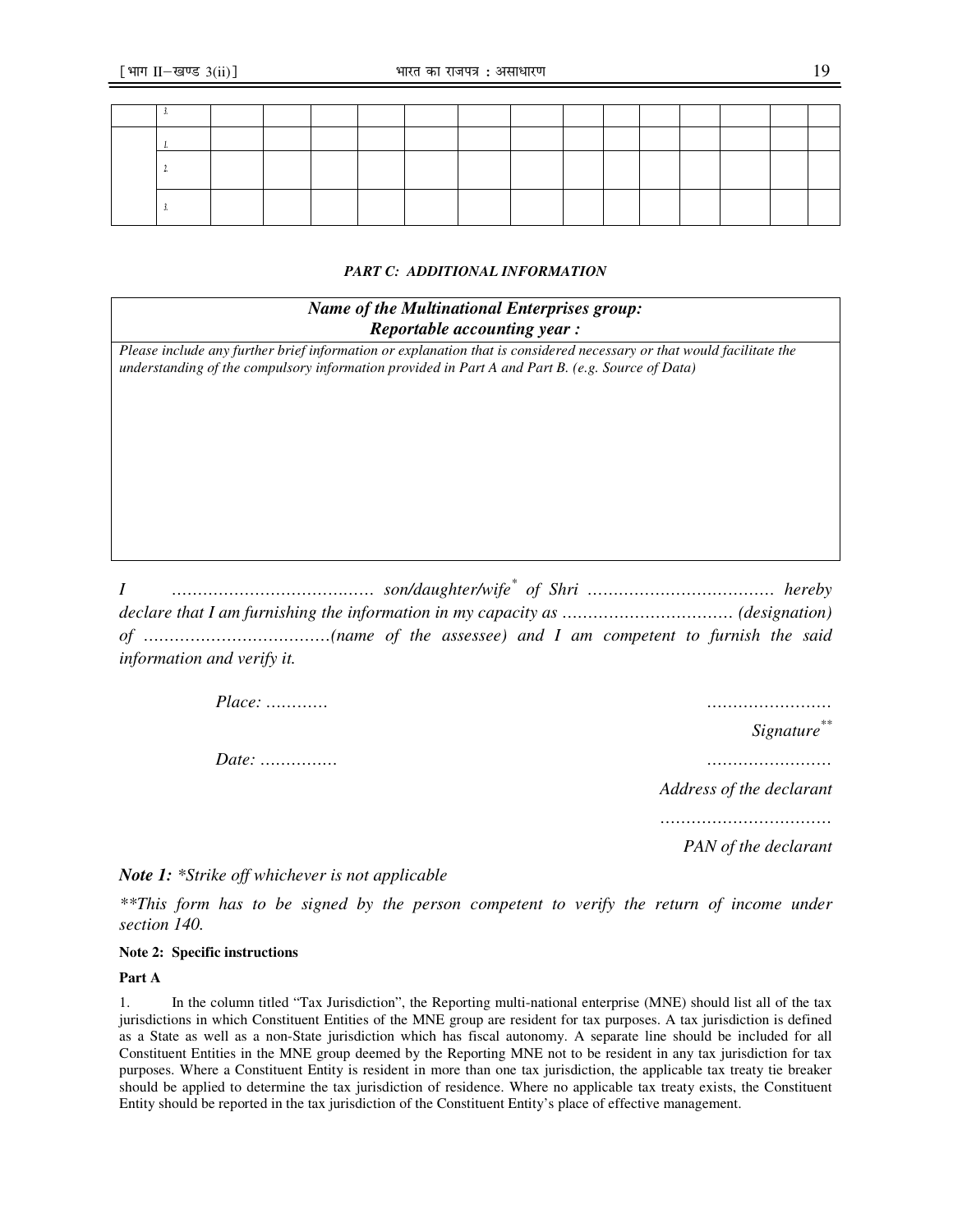2. In the three columns of the template under the heading "Revenues", the Reporting MNE should report the following information: (i) the sum of revenues of all the Constituent Entities of the MNE group in the relevant tax jurisdiction generated from transactions with associated enterprises; (ii) the sum of revenues of all the Constituent Entities of the MNE group in the relevant tax jurisdiction generated from transactions with independent parties; and (iii) the total of (i) and (ii). Revenues should include revenues from sales of inventory and properties, services, royalties, interest, premiums and any other amounts. Revenues should exclude payments received from other Constituent Entities that are treated as dividends in the payer's tax jurisdiction.

3. Under the column titled "Profit (Loss) before Income Tax", the Reporting MNE should report the sum of the profit (loss) before income tax for all Constituent Entities resident for tax purposes in the relevant tax jurisdiction. The profit (loss) before income tax should include all extraordinary income and expense items.

Under the column titled "Income Tax Paid (on Cash Basis)", the Reporting MNE should report the total amount of income tax actually paid during the relevant fiscal year by all Constituent Entities resident for tax purposes in the relevant tax jurisdiction. Taxes paid should include cash taxes paid by the Constituent Entity to the residence tax jurisdiction and to all other tax jurisdictions. Taxes paid should include withholding taxes paid by other entities (associated enterprises and independent enterprises) with respect to payments to the Constituent Entity. Thus, if company A resident in tax jurisdiction A earns interest in tax jurisdiction B, the tax withheld in tax jurisdiction B should be reported by company A.

5. Under the column titled "Income Tax Accrued – Reportable Accounting Year", the Reporting MNE should report the sum of the accrued tax expense recorded on taxable profits or losses of the year of reporting of all Constituent Entities resident for tax purposes in the relevant tax jurisdiction. The tax expense should reflect only operations in the reportable accounting year and should not include deferred taxes or provisions for uncertain tax liabilities.

6. Under the column titled "Stated Capital", the Reporting MNE should report the sum of the stated capital of all Constituent Entities resident for tax purposes in the relevant tax jurisdiction. With regard to permanent establishments, the stated capital should be reported by the legal entity of which it is a permanent establishment unless there is a defined capital requirement in the permanent establishment tax jurisdiction for regulatory purposes.

7. Under the column titled "Accumulated Earnings", the Reporting MNE should report the sum of the total accumulated earnings of all Constituent Entities resident for tax purposes in the relevant tax jurisdiction as of the end of the year. With regard to permanent establishments, accumulated earnings should be reported by the legal entity of which it is a permanent establishment.

Under the column titled "Number of Employees", the Reporting MNE should report the total number of employees on a full-time equivalent (FTE) basis of all Constituent Entities resident for tax purposes in the relevant tax jurisdiction. The number of employees may be reported as of the year-end, on the basis of average employment levels for the year, or on any other basis consistently applied across tax jurisdictions and from year to year. For this purpose, independent contractors participating in the ordinary operating activities of the Constituent Entity may be reported as employees. Reasonable rounding or approximation of the number of employees is permissible, providing that such rounding or approximation does not materially distort the relative distribution of employees across the various tax jurisdictions. Consistent approaches should be applied from year to year and across entities.

9. Under the column titled "Tangible Assets other than Cash and Cash Equivalents", the Reporting MNE should report the sum of the net book values of tangible assets of all Constituent Entities resident for tax purposes in the relevant tax jurisdiction. With regard to permanent establishments, assets should be reported by reference to the tax jurisdiction in which the permanent establishment is situated. Tangible assets for this purpose do not include cash or cash equivalents, intangibles, or financial assets.

## **Part B**

10. Under the column titled "Constituent Entities Resident in the Tax Jurisdiction", the Reporting MNE should list, on a tax jurisdiction-by-tax jurisdiction basis and by legal entity name, all the Constituent Entities of the MNE group which are resident for tax purposes in the relevant tax jurisdiction. As stated above with regard to permanent establishments, however, the permanent establishment should be listed by reference to the tax jurisdiction in which it is situated. The legal entity of which it is a permanent establishment should be noted (e.g. XYZ Corp – Tax Jurisdiction A PE).

11. Under the column titled "Tax Jurisdiction of Organization or Incorporation if different from Tax Jurisdiction of Residence", the Reporting MNE should report the name of the tax jurisdiction under whose laws the Constituent Entity of the MNE is organised or incorporated if it is different from the tax jurisdiction of residence.

12. Under the column titled "Main Business Activity(-ies)", the Reporting MNE should determine the nature of the main business activity(ies) carried out by the Constituent Entity in the relevant tax jurisdiction, by ticking one or more of the appropriate boxes. In this column, if the Reporting MNE chooses the option 'Other', then it shall be required to specify the nature of the activity of the Constituent Entity in the "Part C: Additional Information" section.